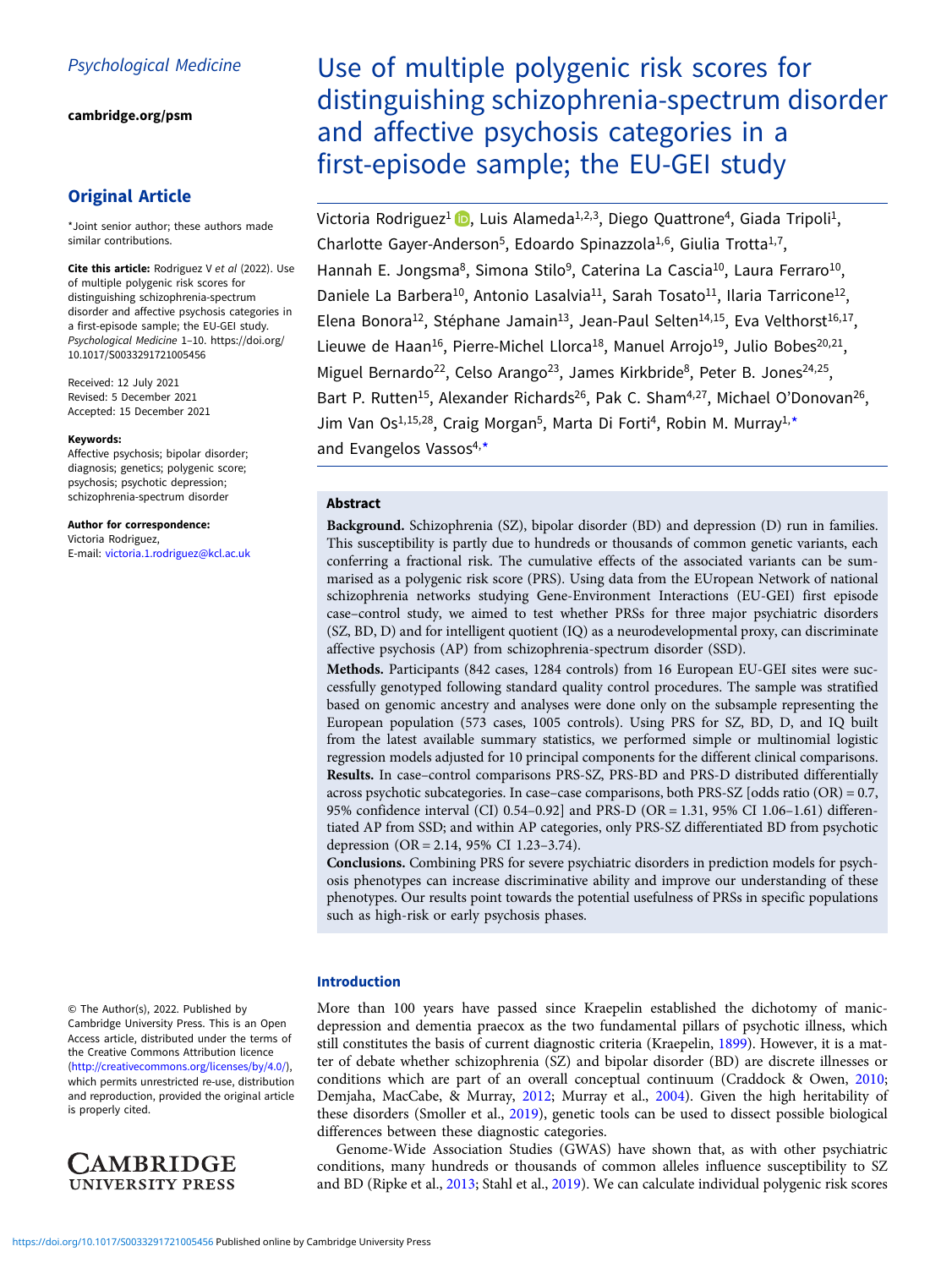(PRS) based on the summation of the carried risk of single nucleotide polymorphisms (SNPs) selected in a discovery GWAS according to their *p*-value, weighted by their effect size (Dudbridge, [2013](#page-8-0); Purcell et al., [2009](#page-8-0)). GWAS analyses of case– control samples by the Psychiatric Genomics Consortium (PGC) have estimated SNP-heritability for SZ, BD and Major Depressive Disorder (MDD) as about 22.2% (Ripke, Neale, Corvin, & Walters, [2014\)](#page-8-0), 18.2% (Stahl et al., [2019](#page-8-0)), and 8.5% (Wray et al., [2018\)](#page-9-0) respectively.

In line with the previous family and twin studies (Cardno & Owen, [2014;](#page-8-0) Cardno, Rijsdijk, Sham, Murray, & McGuffin, [2002;](#page-8-0) Craddock & Owen, [2005](#page-8-0)), GWAS findings have also supported the notion of genetic overlap among severe mental disorders. A study from the Cross-Disorder Group of PGC (Lee et al., [2019\)](#page-8-0) showed genetic correlation using common SNPs, of around 0.70 between SZ and BD, 0.34 between SZ and MDD, and 0.36 between BD and MDD.

On the other hand, some studies provide support for a link between genetic predisposition and current diagnostic categories. A study investigating diagnostic subcategories across the psychosis spectrum employing PRS-SZ and PRS-BD (Tesli et al., [2014\)](#page-8-0) provided some validation for the existence of subcategories across the SZ and BD continuum. In line with this, in a more recent study, PRS for SZ discriminated SZ from BD; and within BD cases, between those with and without psychosis (Allardyce et al., [2017](#page-7-0)). Moreover, Markota et al. (Markota et al. [2018](#page-8-0)), found that PRS-SZ seemed to be more closely related with bipolar disorder type I (BD-I) with psychotic symptoms during manic phases as compared with BD-I with psychotic symptoms during depressive episodes or those without psychosis. Taken together, these findings shed light on the genetic architecture of these severe mental disorders and support the discriminability potential of the polygenic score on diagnostic categories.

To the best of our knowledge, only one study has previously examined the relationship between different diagnostic categories by employing three polygenic scores, specifically PRS-SZ, PRS-BD and PRS-MDD (Charney et al., [2017](#page-8-0)), but only examined cases within the BD spectrum. They found a PRS-SZ gradient among affective psychotic categories, with the highest association being schizoaffective followed by BD-I and BD type II (BD-II).

Consistent evidence suggests that cognitive deficits can be considered a core feature for SZ (Green, [2006](#page-8-0)). It has been long accepted that subjects affected by SZ perform worse than those with BD on a variety of cognitive domains (Goldberg, [1999](#page-8-0); Zanelli et al., [2010](#page-9-0)), and this has been validated by a meta-analysis showing that subjects with BD show better cognitive performance than those with SZ (Krabbendam, Arts, van Os, & Aleman, [2005\)](#page-8-0). Although there remains debate over the extent to which these differences in cognition predate or follow the onset of psychosis (Trotta, Murray, & Maccabe, [2015](#page-9-0)), it is important to include genetic differences in cognitive ability and intelligence in models aiming to differentiate subgroups of patients with psychosis.

Given the above, this study aims to explore the potential of joint modelling PRS from three major mental disorders (SZ, BD, D) and intelligence quotient (IQ) for discriminating affective psychosis (AP) from schizophrenia-spectrum disorder (SSD). We built on a previous study from South London, where we have shown that PRS-SZ differentiated SZ from other psychoses (Vassos et al., [2017](#page-9-0)).

# **Methods**

# **Sample**

The present study is based on the case–control sample from the (EUropean Network of national schizophrenia networks studying Gene-Environment Interactions) EU-GEI study; a multisite incidence and case–control study of genetic and environmental determinants involved in the development of psychotic disorders (Gayer-Anderson et al., [2020\)](#page-8-0).

The baseline sample comprises a total of 2627 participants, including 1130 patients aged 18 to 64 years who were resident within the study areas and presented to the adult psychiatric services between 1 May 2010 and 1 April 2015 in 17 sites across 6 countries: England, the Netherlands, Italy, France, Spain and Brazil. All participants provided informed, written consent. Ethical approval was provided by relevant research ethics committees in each of the study sites. All data were stored anonymously.

Cases were selected if they were experiencing their first episode of psychosis (FEP) including SZ and related psychosis, BD and Major Depression Disorder with Psychotic features (MDD-P). In addition, 1497 unaffected screened controls with no lifetime psychotic disorder were also recruited in the areas served by the services with a quota sampling approach, a non-probability sampling method in which a specific subgroup is chosen in order to represent the local population. Details on recruitment of the sample are provided in online Supplementary Material; and further information about the methodology of the study is available on the EU-GEI website (<http://www.eu-gei.eu/>) and can be found in previous publications (Di Forti et al., [2019;](#page-8-0) Gayer-Anderson et al., [2020](#page-8-0); Jongsma, Gayer-Anderson, Lasalvia, Quattrone, & Mulè, [2018;](#page-8-0) Quattrone et al., [2018\)](#page-8-0).

One of the problems when using current PRS is the limited predictive power in multi-ethnic samples as they have derived from mostly European samples (Curtis, [2018](#page-8-0)). This has been shown in a previous study on FEP patients (Vassos et al., [2017](#page-9-0)), where PRS-SZ had much lower predictive power in the African ancestry population. Given the wide variance across ancestral groups, for the scope of the present study, we constrained the sample to those categorised as of European ancestry based on PCA (details provided in online Supplementary Material). Characteristics of the final sample are summarised in [Table 1](#page-3-0).

#### **Measures**

#### Socio-demographics

Socio-demographic data were collected using the Medical Research Council (MRC) Socio-demographic Schedule modified version (Mallett, Leff, Bhugra, Pang, & Zhao, [2002\)](#page-8-0), and supplemented by clinical records, with additional information on educational attainment and social functioning measured through employment, marital and living status.

#### **Diagnosis**

We used DSM-IV diagnosis(American Psychiatric Association, [1994](#page-8-0)) from interviews and mental health records utilising the Operational Criteria Checklist (OPCRIT) at baseline (McGuffin, Farmer, & Harvey, [1991](#page-8-0)) by centrally trained investigators, whose reliability was assessed throughout the study ( $\kappa$  = 0.7). These diagnoses were grouped into SSD group (codes 295.1–295.9 and 297.1– 298.9) or AP group (patients diagnosed with codes 296–296.9), which was later stratified into BD (codes 296.0–296.06 and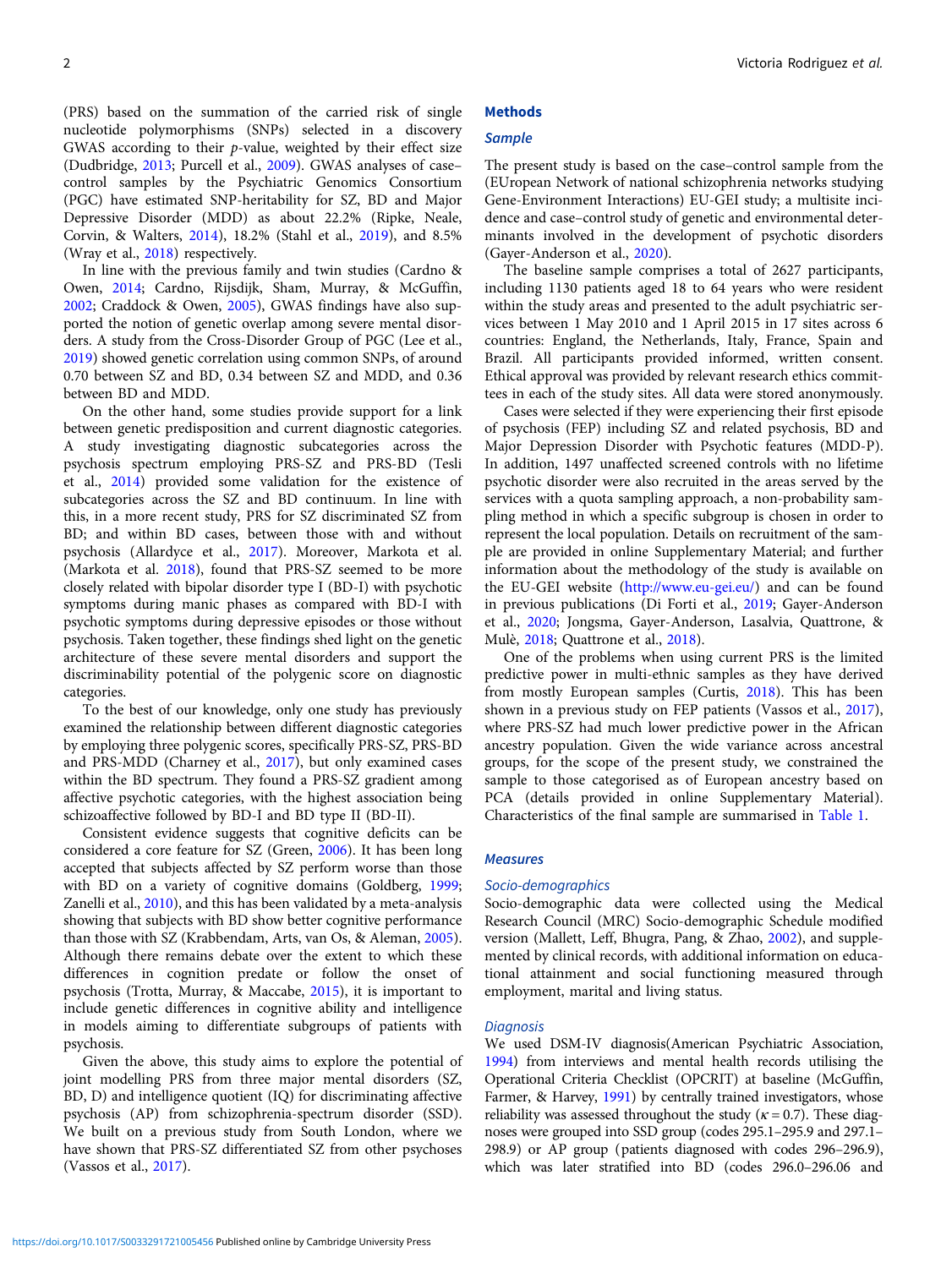296.4–296.89) and MDD with psychotic features (MDD-P, codes 296.2–296.36). For those subjects with missing information for DSM-IV output from OPCRIT, we reconverted ICD-10 diagnosis  $(n = 5)$  into DSM-IV codes; leaving eventually diagnostic data for 12 cases missing. Those who did not meet criteria from OPCRIT (i.e. undefined diagnosis) were not grouped into either of the groups  $(n = 52)$  and were excluded from further analyses.

## Genotyping and PRS building

All participants were invited to provide a genetic sample. DNA from blood tests or saliva samples was obtained from the majority of participants at baseline (73.6% of cases and 78.5% of controls), with no sociodemographic differences observed with those without genetic data except for minor age differences (please refer to the online Supplementary section 1.7). All DNA data collected were genotyped at the Cardiff University Institute of Psychological Medicine and Clinical Neurology, using a custom Illumina HumanCoreExome-24 BeadChip genotyping array covering 570 038 genetic variants; and quality control was performed locally (details provided in online Supplementary Material).

In order to control for population stratification, a Principal Component Analysis generating 10 principal components (PC) was run on pruned variants. After quality control of genetic and clinical data, and selection of individuals of European ancestry (details provided in online Supplementary Material), the genetic analyses included 573 cases (409 SSD, 74 BD and 90 MDD-P patients) and 1005 controls.

The measure of the aggregate genetic load is based on a PRS, which is an individual quantitative risk factor calculated from the weighted summation of the odds ratios of carried risk alleles taken from a discovery sample. It is represented by the following equation (Evans, Visscher, & Wray, [2009\)](#page-8-0):

$$
PRS = \sum x_i \times \log(\text{OR}_i)
$$

where  $x$  is the number of risk alleles of each included variant  $(i)$ and OR the respective odds ratio. To build the PRSs, results from the latest available GWAS which did not include the current EU-GEI sample, were used as discovery samples. In the case of SZ and BD, these were derived from the last mega-analyses of the PGC (Ripke et al., [2014;](#page-8-0) Stahl et al., [2019](#page-8-0)). Depression PRS was built from a GWAS combining PGC, 23andMe and UK Biobank samples (Howard et al., [2019](#page-8-0); Ripke et al., [2014;](#page-8-0) Stahl et al., [2019](#page-8-0)). Finally, we further included PRS for IQ based on a large GWAS (Savage et al., [2018\)](#page-8-0). All PRS were built using PRSice soft-ware (Choi & O'Reilly, [2019\)](#page-8-0) at 10 different  $p$  value thresholds, and the selected  $p$  value threshold of 0.05 for SNP inclusion was chosen across the phenotypes on the basis of the published literature explaining the most variance in case–control analysis (Howard et al., [2019](#page-8-0); Savage et al., [2018](#page-8-0); Stahl et al., [2019;](#page-8-0) Wray et al., [2018\)](#page-9-0). Each PRS was standardised to a mean of zero and a standard deviation of 1 (Lewis & Vassos, [2017\)](#page-8-0). Variance explained in our sample at the different p-value thresholds are provided in online Supplementary Material (eFig. 1).

### **Statistics**

## Descriptive statistics

Normality of all sociodemographic variables was assessed computing the Shapiro–Wilk normality test. The comparisons between cases and controls and between AP and SSD cases were made using chi-square, t test or Wilcoxon–Mann–Whitney tests when appropriate. Effect sizes were calculated for all the statistical tests using Cohen's d for t test and Cramer's  $V(\Phi_c)$ for chi-square. When Mann–Whitney test was used, effect sizes were calculated from z values.

#### Association analyses

We first analysed PRSs association with broad clinical groups (SSD, AP) by comparing them in cases only and also each group with controls; and in a second step, we measured the discrimination ability of PRSs between the two AP categories (BD and MDD-P) against SSD as a reference group, and then between each of the two. For this, we built a series of multinomial or simple logistic regression models in which we included the three disorder PRSs (PRS-SZ, PRS-BD, PRS-D) plus PRS-IQ as independent variables while controlling for population stratification using as confounders the first 10 PC and each sample site. Due to the inclusion of the four PRSs in the models, we adjusted the significance level as per Bonferroni's correction (Bland & Altman, [1995\)](#page-8-0) dividing 0.05 by four, with a newly established significance level at  $p < 0.0125$ . Results will be presented in OR, 95% confidence intervals (CIs) and  $p$  value. Sensitivity post-hoc analyses controlling for 20 PCs did not significantly alter the results. We conducted power calculation analyses utilising the R-package AVENGEME (Dudbridge, [2013](#page-8-0)), which allows power calculation for PRS analyses. We calculated the required  $SNP-h^2$  or fix covariance in our target sample to obtain 80% of power on each regression model and per each PRS (SZ, BD and D).

As a secondary analysis, we explored the goodness of fit of data of the joint use of PRSs. We built a series of logistic regression models to test discriminability between AP and SSD in which, starting with a baseline model including PRS-SZ and 10PCs and sites as covariates, we sequentially added another PRS at a time, in order to identify those PRS adding significant value to the discriminability between the clinical groups by comparing models through likelihood ratio test (see online Supplementary Material for more details).

### Results

#### Socio-demographics

Socio-demographics of the case–control sample are shown in [Table 1](#page-3-0), comparing SSD ( $n = 409$ ) and AP ( $n = 164$ ) with controls  $(n = 1005)$  separately. Compared with controls, patients were younger (mean age of 31.6, S.D. = 10.91 and 32.84, S.D. = 11.56 in SSD and AP respectively; 36.9, S.D. = 13 in controls); and a greater proportion of patients with SSD were men (68%  $v$ . 47%). Both SSD and AP were less likely to have received tertiary education and consequently reported fewer total years of education than controls (around over 12.5 years in cases and around 14.7 years for controls). Generally, cases were more likely not to be in a relationship and not to live independently. More SSD patients were unemployed, but no differences between AP and controls were found. Sociodemographic differences between clinical groups are provided in online Supplementary Material (eTable 3).

### PRS distribution in different clinical subgroups

In the direct comparison between AP and SSD, both PRS-SZ and PRS-D were significantly associated with these diagnoses but in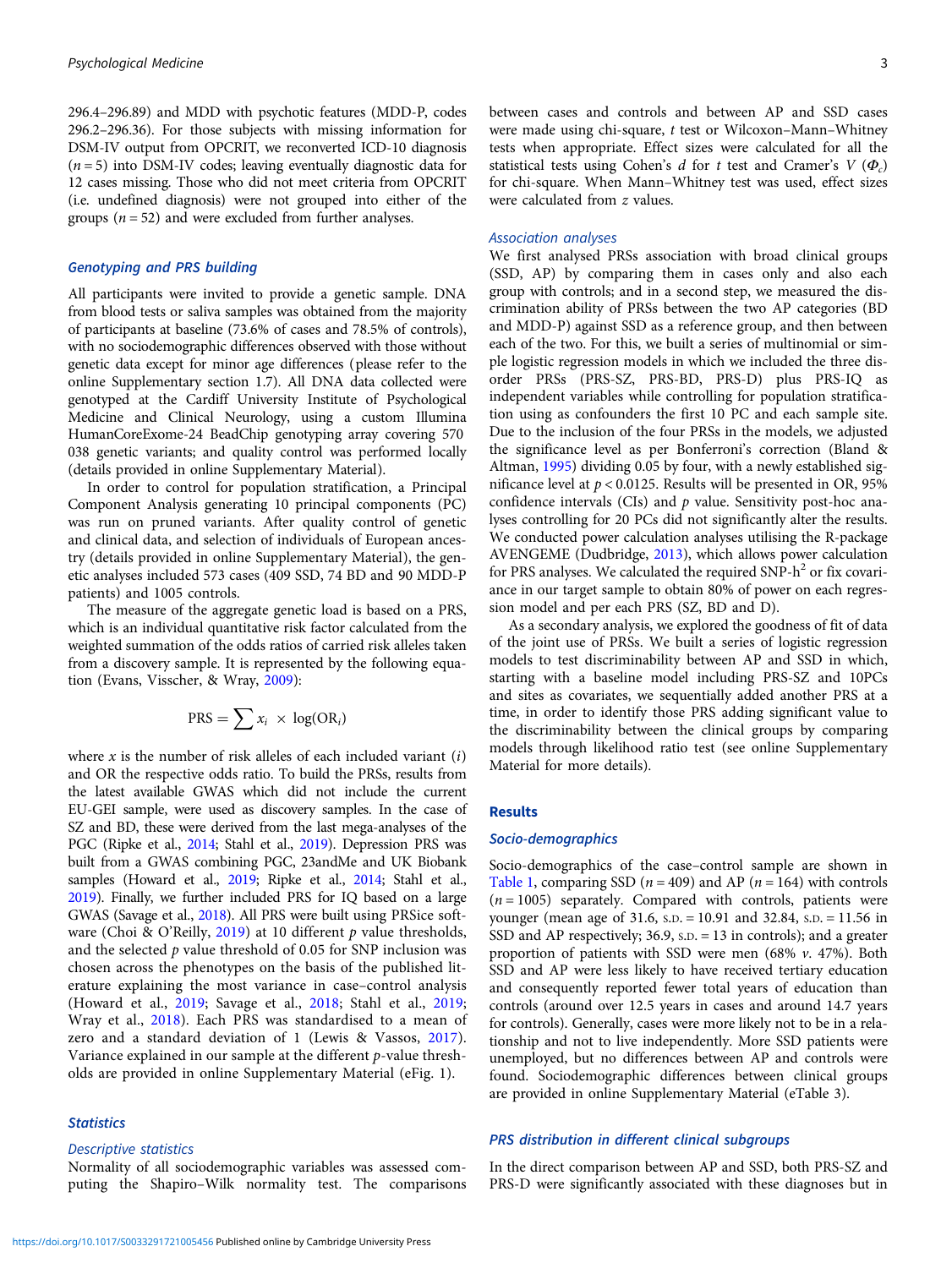<span id="page-3-0"></span>

| <b>Table 1.</b> Sociodemographic of European subsample (n = 1659), case–control comparisons |  |  |  |  |  |  |
|---------------------------------------------------------------------------------------------|--|--|--|--|--|--|
|---------------------------------------------------------------------------------------------|--|--|--|--|--|--|

| Descriptive at baseline | Number (%)/Mean (s.D.)                       |               |                    | <b>Statistics</b>                | Number (%)/Mean (s.p.) | <b>Statistics</b> |         |
|-------------------------|----------------------------------------------|---------------|--------------------|----------------------------------|------------------------|-------------------|---------|
| Control<br>$n = 1005$   | Schizophrenia-spectrum disorder<br>$n = 409$ | Tests (df)    | $p$ value          | Affective psychosis<br>$n = 164$ | Tests (df)             | $p$ value         |         |
| Gender                  |                                              |               | $X^2$ (1) = 50.54  | < 0.001                          |                        | $X^2$ (1) = 0.67  | 0.413   |
| Male                    | 474 (47.2)                                   | 278 (68)      |                    |                                  | 83 (50.6)              |                   |         |
| Female                  | 531 (52.8)                                   | 131 (32)      |                    |                                  | 81 (49.4)              |                   |         |
| Age (years)             | 36.9(13)                                     | 31.63 (10.92) | $Z = 7.21$         | < 0.001                          | 32.84 (11.56)          | $Z = -3.76$       | < 0.001 |
| Ever used Cannabis      |                                              |               | $X^2$ (1) = 40.26  | < 0.001                          |                        | $X^2$ (1) = 15.9  | < 0.001 |
| No                      | 528 (53)                                     | 136 (34.2)    |                    |                                  | 58 (36)                |                   |         |
| Yes                     | 469 (47)                                     | 262 (65.8)    |                    | < 0.001                          | 103 (64)               |                   |         |
| <b>Education level</b>  |                                              |               | $X^2$ (2) = 81.22  |                                  |                        |                   |         |
| No qualification        | 40 (4)                                       | 65(16.1)      |                    |                                  | 25(15.3)               | $X^2$ (2) = 51.64 | < 0.001 |
| School education        | 416 (41.5)                                   | 197 (48.6)    |                    |                                  | 87 (53.4)              |                   |         |
| Tertiary education      | 546 (54.5)                                   | 143 (35.3)    |                    | < 0.001                          | 51(31.3)               |                   | < 0.001 |
| Years in education      | 14.69 (4.19)                                 | 12.94 (4.12)  | $Z = 7.07$         |                                  | 12.58 (3.84)           | $Z = 5.92$        |         |
| Social functioning      |                                              |               |                    |                                  |                        |                   |         |
| Employment status       |                                              |               | $X^2$ (1) = 25.26  | < 0.001                          | 79 (58.5)              | $X^2$ (1) = 0.48  | 0.487   |
| Employed                | 615 (61.6)                                   | 141 (45.5)    |                    |                                  | 56 (41.5)              |                   |         |
| Unemployed              | 383 (38.4)                                   | 169 (54.5)    |                    |                                  |                        |                   | 0.001   |
| Marital status          |                                              |               | $X^2$ (1) = 126.23 | < 0.001                          |                        | $X^2$ (1) = 11.42 |         |
| Steady relationship     | 626 (62.4)                                   | 105 (28.3)    |                    |                                  | 74 (48.1)              |                   |         |
| No relationship         | 378 (37.7)                                   | 266 (71.7)    |                    |                                  | 80 (52)                |                   | 0.001   |
| Living arrangements     |                                              |               | $X^2$ (1) = 96.98  | < 0.001                          |                        | $X^2$ (1) = 11.85 |         |
| Independent living      | 683 (68.5)                                   | 119 (37.5)    |                    |                                  | 73 (53.7)              |                   |         |
| No independent living   | 314 (31.5)                                   | 198 (62.5)    |                    |                                  | 63 (46.3)              |                   |         |

S.D., standard deviation; df, degrees of freedom.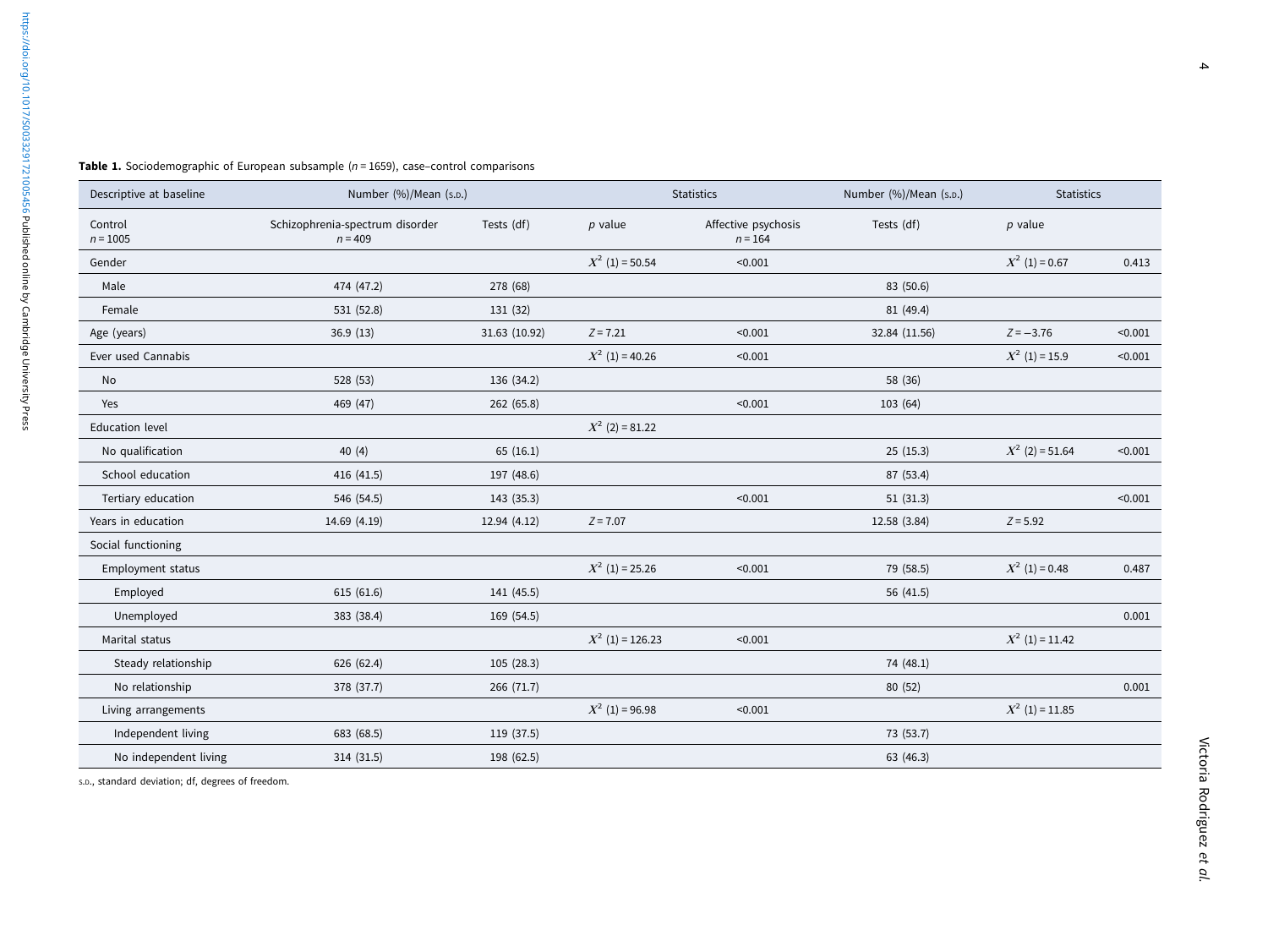opposite directions [\(Fig. 1](#page-5-0)*a*). Whereas PRS-D (OR = 1.31, 95% CI 1.06–1.61,  $p = 0.011$ ) was associated with increased risk of AP compared with SSD, the opposite was observed for PRS-SZ  $(OR = 0.7, 95\% \text{ CI } 0.54 - 0.92, p = 0.010)$ . Hence, individuals with high PRS-SZ and low PRS-D have more chances of receiving a diagnosis of SSD, while low PRS-SZ and high PRS-D increases the chances of AP.

Regarding case–control comparisons with clinical subgroups, the first multinomial logistic regression showed that higher scores on both PRS-SZ and PRS-BD were associated with SSD (OR = 1.87, 95% CI 1.57–2.2, p < 0.001 and OR = 1.34, 95% CI 1.15– 1.57,  $p < 0.001$  respectively), whereas positive associations with AP were found for PRS-BD and PRS-D (OR = 1.35, 95% CI 1.09–1.67,  $p = 0.006$  and OR = 1.37, 95% CI 1.14–1.64,  $p = 0.001$ respectively). These effects are shown in [Fig. 1](#page-5-0)a with additional details given in online Supplementary Material (eTable 4 and eFig. 2).

# PRS distribution between diagnostic categories within psychosis

In the second multinomial logistic regression, we tested whether PRSs could differentiate the two diagnostic categories included in AP (BD and MDD-P) from the broad group of SSD. As shown in [Fig. 1](#page-5-0)b, no PRS was able to distinguish BD when compared with SSD. Nonetheless, the patterns for SSD and MDD-P diagnoses followed those observed above for SSD and broader AP comparisons. Thus, SSD and MDD-P diagnoses were differentiated by both PRS-SZ (OR = 0.52, 95% CI 0.37-0.74,  $p =$ 0.011) and PRS-D (OR = 1.49, 95% CI 1.14–1.94,  $p = 0.003$ ) in the opposite direction. Further details are given in the online Supplementary Material (eTable 5).

When running simple logistic regression for discriminability between BD and MDD-P, only PRS-SZ could discriminate people diagnosed with BD from those diagnosed with MDD-P ( $OR =$ 2.14, 95% CI 1.23-3.74,  $p = 0.007$ ) showing a positive association with the former.

# Fitting the model optimising PRS for SSD and AP discrimination

In order to test which combination of PRSs better-differentiated SSD and AP as our main outcome, we built a series of regression models starting with a baseline model including PRS-SZ with covariates and sequentially adding the other three PRSs variables, once at a time. The best-fitting data as per likelihood ratio test was by adding PRS-D to the model  $(\Delta \chi^2(1) = 6.74, p = 0.0094)$ when compared with a model using only PRS-SZ. No further addition of PRS-BD or PRS-IQ improved the discrimination between clinical categories. Further details are provided in online Supplementary Material (eFig. 4). Based on these results, we plotted the distribution of standardised residuals of PRS-SZ and PRS-D, adjusting for 10 PCs, across the subgroups of SSD and AP ([Fig. 2](#page-6-0)).

## Discussion

To the best of our knowledge, this is the largest multisite international case–control study to examine joint polygenic associations with specific diagnostic categories in FEP patients. Our study provides evidence to support an inverse gradient of PRS-SZ and PRS-D across diagnostic categories in the psychosis

spectrum. Results also show a discriminability potential to distinguish the SSD from AP, especially from psychotic depression. No PRS was able to distinguish BD from SSD in this sample, while PRS-SZ was the only predictor that distinguished BD from psychotic depression (MDD-P). Moreover, we found that combining PRS for different disorders improves the prediction model for psychosis-related phenotypes.

#### Interpretation of findings and comparison with other studies

The observed PRS-SZ associations which followed a gradient from SSD to AP categories (SSD > BD > MDD-P), are in line with the notion of a psychosis continuum across psychosis diagnostic categories and the observed genetic overlap between disorders (Cardno & Owen, [2014](#page-8-0)). Other studies have previously shown a similar PRS-SZ gradient (SZ > BD type I > BD type II) (Allardyce et al., [2017;](#page-7-0) Charney et al., [2017\)](#page-8-0). However, PRS-SZ could not differentiate MDD-P from controls in our study. In a recent study, PRS-SZ seemed to be specially associated with those presenting psychotic features in the mania phase when compared with the depressive pole (Markota et al., [2018](#page-8-0)), which could explain our lack of association with MDD-P.

Previous research showed evidence of PRS for major depression (MDD) discriminated cases with depression from controls (Wray et al., [2018\)](#page-9-0). Moreover, PRS for MDD failed to identify diagnostic subtypes in some case-only comparisons in BD (Charney et al., [2017\)](#page-8-0), but seemed to be significantly associated with schizoaffective disorder depressed subtype when compared with SZ cases (Dennison et al., [2020\)](#page-8-0). In our study, PRS-D differentiated psychotic depression from both controls and SSD, showing similar effect sizes as PRS-SZ in opposite direction. The discriminability potential of PRS-D in our sample may be due to the increased variance explained when selecting more severe patients with MDD (Verduijn et al., [2017](#page-9-0)) – only with psychotic features in our case -; the use of more powerful PRS-D built from PGC, UK Biobank, and 23andMe data (Howard et al., [2019\)](#page-8-0); or that psychotic depression may be phenomenologically different to MDD without psychosis.

In relation to our main aim (i.e. whether we could use PRSs in order to distinguish between affective v. schizophrenia spectrum disorder subgroups), both PRS-SZ and PRS-D differentiated global AP from SSD, and psychotic depression from SSD. Nonetheless, when trying to differentiate BD from SSD, all PRSs failed to differentiate between them. This could be partly an artefact of the observed diagnostic instability in FEP; or be due to the fact that PRS-BD and PRS-D were underpowered for such analyses (more details in online Supplementary Material); but it is also plausible that this reflects the large genetic correlation between the two disorders, that may only be present to a lesser extent in depressive patients with psychotic features. Indeed, with over 80% power, PRS-SZ was able to distinguish BD from MDD-P, supporting the notion of lower common genetic liability for SZ in those suffering with psychotic depression than in those with BD, in line with the literature (Cross-Disorder Group of the Psychiatric Genomics of the Psychiatric Genomics Consortium et al., [2013](#page-8-0)).

Our results are in line with a recently observed differentiation between psychotic disorders by using an aggregated genetic score based on family correlation (Kendler, Ohlsson, Sundquist, & Sundquist, [2021](#page-8-0)) and shed new light on the existence of yet unclear and blurred genetic boundaries between current diagnosis categories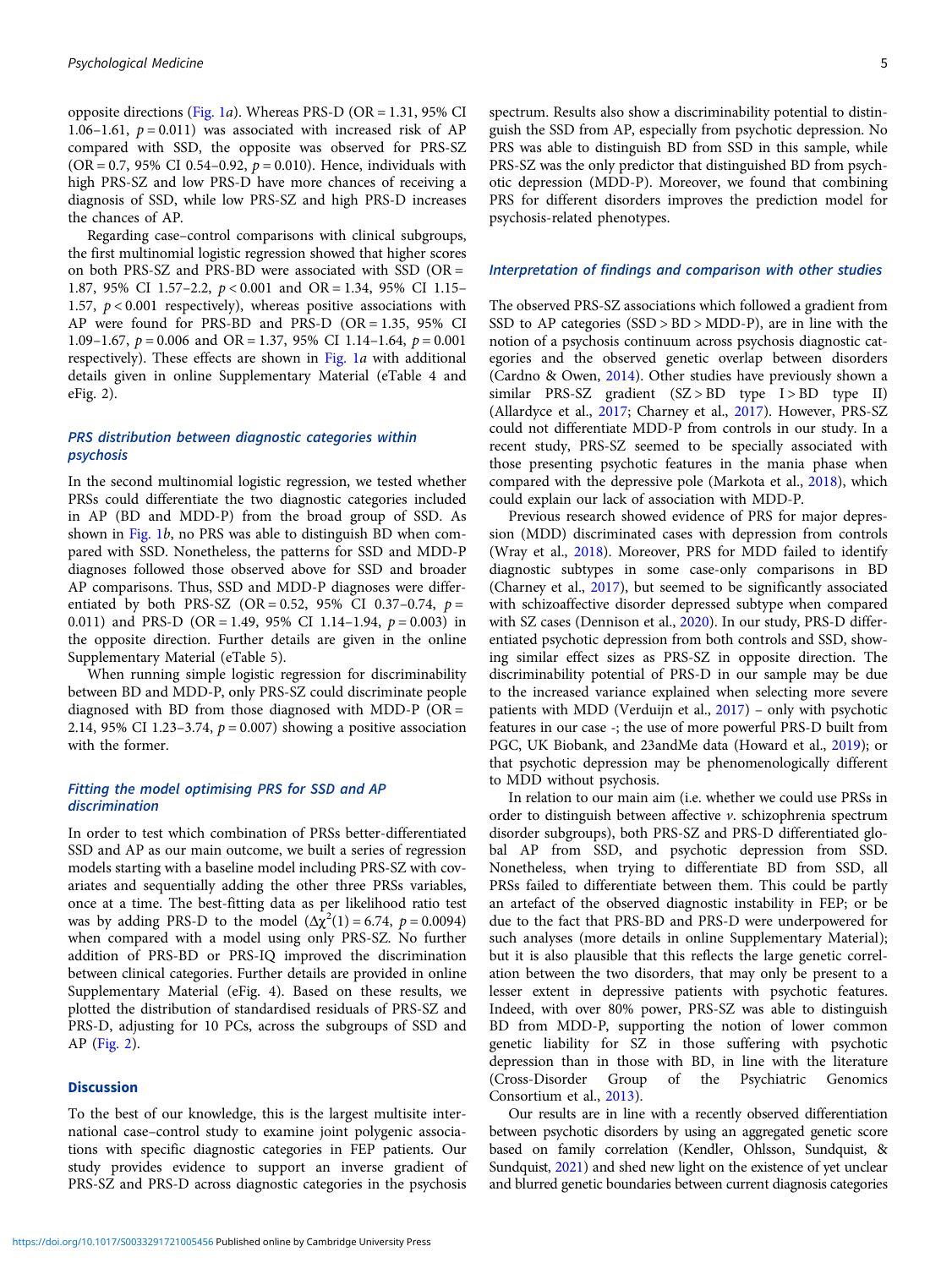<span id="page-5-0"></span>

Fig. 1. PRS performance for identifying clinical subgroups and categories based on DSM4 OPCRIT. Results in OR (odds ratio) based on multivariate models with all PRSs alongside 10PCs and sites as covariates. SZ, schizophrenia; BD, bipolar disorder; D, depression; IQ, intelligence quotient; SSD, schizophrenia-spectrum disorder (n = 409); AP, affective psychosis (n = 164); BD, bipolar disorder (n = 74); MDD-P, psychotic depression (n = 90). \*p < 0.0125, \*\*p < 0.001.

in their psychotic manifestation. Beyond the evidence of a gradient for risk of psychosis associated with PRS-SZ from SSD to the AP group, we could also observe an inverse gradient in the case of PRS-D. This allows the conceptualisation of a model in which the genetic vulnerability of psychotic disorders is distributed across a multidimensional continuum with SSD at one end, BD in the middle and MDD-P at the other extreme [\(Fig. 3\)](#page-7-0). Among these groups, only the categories in the extremes were able to be differentiated by current polygenic scores. Further studies with larger samples or when the predictive power by PRSs increase, will allow further discrimination between categories, for example between SZ and BD or between BD and psychotic depression.

We failed to observe differences in PRS-IQ distribution, with effect sizes almost identical across clinical groups. Among AP, BD has been more widely compared with SZ as the paradigm disorder within SSD. We know from previous studies that patients with BD tend to present less cognitive impairment than those with SZ (Demjaha et al., [2017](#page-8-0); Murray et al., [2004\)](#page-8-0), but this difference seems to be less clear between SZ and BD patients with a history of psychotic symptoms (Hill, Harris, Herbener, Pavuluri, & Sweeney, [2007](#page-8-0)). Indeed, and in line with this, PRS-IQ showed no statistically significant differences within the case-only comparisons. However, the lack of discriminability potential of PRS-IQ would also be expected under the consideration that some cognitive changes are due to factors associated with the prodromal phase, the onset of the disorder or its treatment, rather than purely being neurodevelopmental, which is yet to be established.

These results should be interpreted in the context of some limitations. First, the number of patients with psychotic depression and BD was relatively small which could have led to low power in analyses comparing these groups and possibly contributing to the lack of association between those categories and most PRS variables. Furthermore, comparisons between models are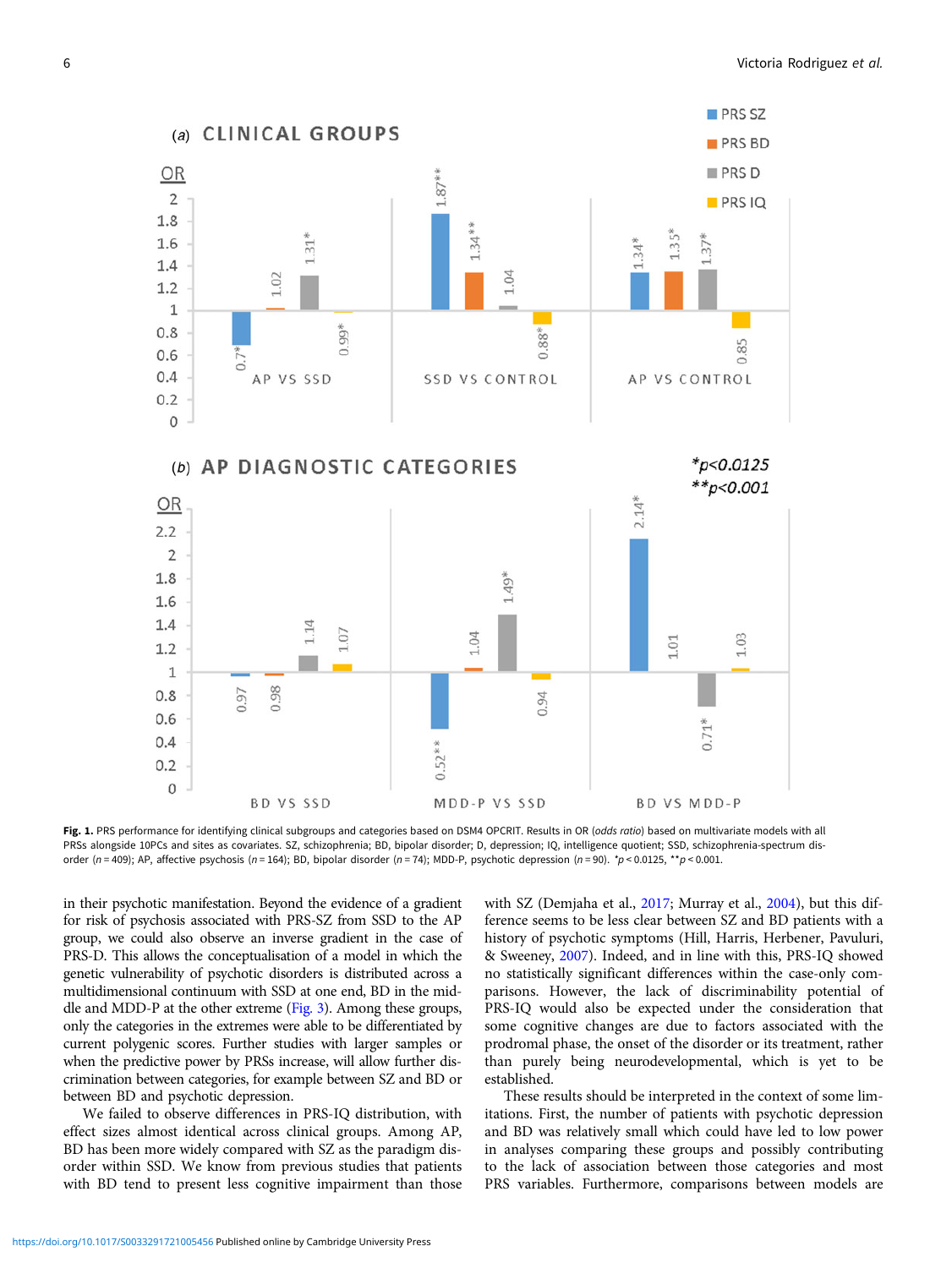<span id="page-6-0"></span>



Fig. 2. PRS-SZ and PRS-D distribution in cases with SSD and AP diagnosis. Scatterplot and density distributions of PRS-SZ and PRS-D in AP and SSD. Polygenic scores presented as z-score after adjustment for principal components and sites. Higher PRS-SZ increases the chances of SSD, while higher PRS-D increases the chances on affective psychosis.

also limited by the different discriminative power of each PRS (PRS-SZ is currently more powerful than PRS-BD and PRS-D). Indeed, post-hoc power calculations of the employed PRS suggest over 80% power only for PRS-SZ (more detail information in online Supplementary Material). These prediction models are expected to improve as bigger discovery samples are available for the affective psychotic categories and as we increase the size of our training sample. With FEP samples there are two main limitations to consider. One relates with the previously noted lower liability explained by PRS in incident samples (Meier et al., [2016\)](#page-8-0), suggesting that part of the captured effect of SNPs is on the deteriorative course of illness, which may have implied type II error in our sample based on the FEP. The second limitation to consider refers to the changeability of diagnoses. As shown in some studies, shifts in diagnoses occur with a predominant direction from AP to SSD in a frequency of around 14–29% after 2 years (Schwartz et al., [2000;](#page-8-0) Veen et al., [2004\)](#page-9-0). Moreover, it should be noted that all of our patients presented with psychosis, which could have enhanced the observed genetic overlap and prevented finding more clear differences between groups, and which make these results not generalisable to those BD or MDD without psychosis. Finally, all analyses were performed in the people of European ancestry population, which limits the generalisability of the findings in other populations. However, the fact that this is a multicentre well-characterised sample of FEP, allows it to have generalisability within Caucasian European populations.

Overall, this study provides support for the presence of a genetic psychosis continuum (shown by the ability of PRS-SZ to differentiate most case groups from controls following a gradient across categories). Nonetheless, we also observed genetic differences between clinical categories, with schizophrenia spectrum disorders at one end and psychotic depression at the other

when looking at genetic loading for SZ and D. This study also shows that combining PRSs for different disorders in a prediction model of psychosis related phenotypes improve our prediction models while contributing to our understanding of the biological underpinnings of these phenotypes. Despite not yet clinically applicable at an individual level, this study points towards the potential usefulness as a research tool in specific populations such as high-risk or early psychosis phases, where it may help to suggest different therapeutic approaches (i.e antidepressant v. antipsychotic) or to anticipate prognosis. However, further work is needed to explore if PRS have synergistic effects with environmental exposures before combining all the risk factors into a single prediction model.

Financial support. This work was supported by funding from the European Community's Seventh Framework Programme under grant agreement No. HEALTH-F2-2010-241909 (Project EU-GEI). VR was funded by a PhD scholarship supported by Lord Leverhulme's Charitable Trust and the Velvet Foundation. EV is funded by the National Institute for Health Research (NIHR) Maudsley Biomedical Research Centre at South London and Maudsley NHS Foundation Trust and King's College London. The views expressed are those of the author(s) and not necessarily those of the NHS, the NIHR or the Department of Health and Social Care. CA was supported by the Spanish Ministry of Science and Innovation; Instituto de Salud Carlos III (SAM16PE07CP1, PI16/02012, PI19/024), co-financed by ERDF Funds from the European Commission, 'A way of making Europe', CIBERSAM. Madrid Regional Government (B2017/BMD-3740 AGES-CM-2), Fundación Familia Alonso and Fundación Alicia Koplowitz. MB was supported by the Ministry od Economy and Competitivity (PI08/0208; PI11/00325; PI14/00612), Instituto de Salud Carlos III – ERDF Funds from the European Commission, 'A way of making Europe', CIBERSAM, by the CERCA Programme/Generalitat de Catalunya and Secretaria d'Universitats i Recerca del Departament d'Economia I Coneixement (2017SGR1355). Departament de Salut de la Generalitat de Catalunya, en la convocatoria corresponent a l'any 2017 de concessió de subvencions del PERIS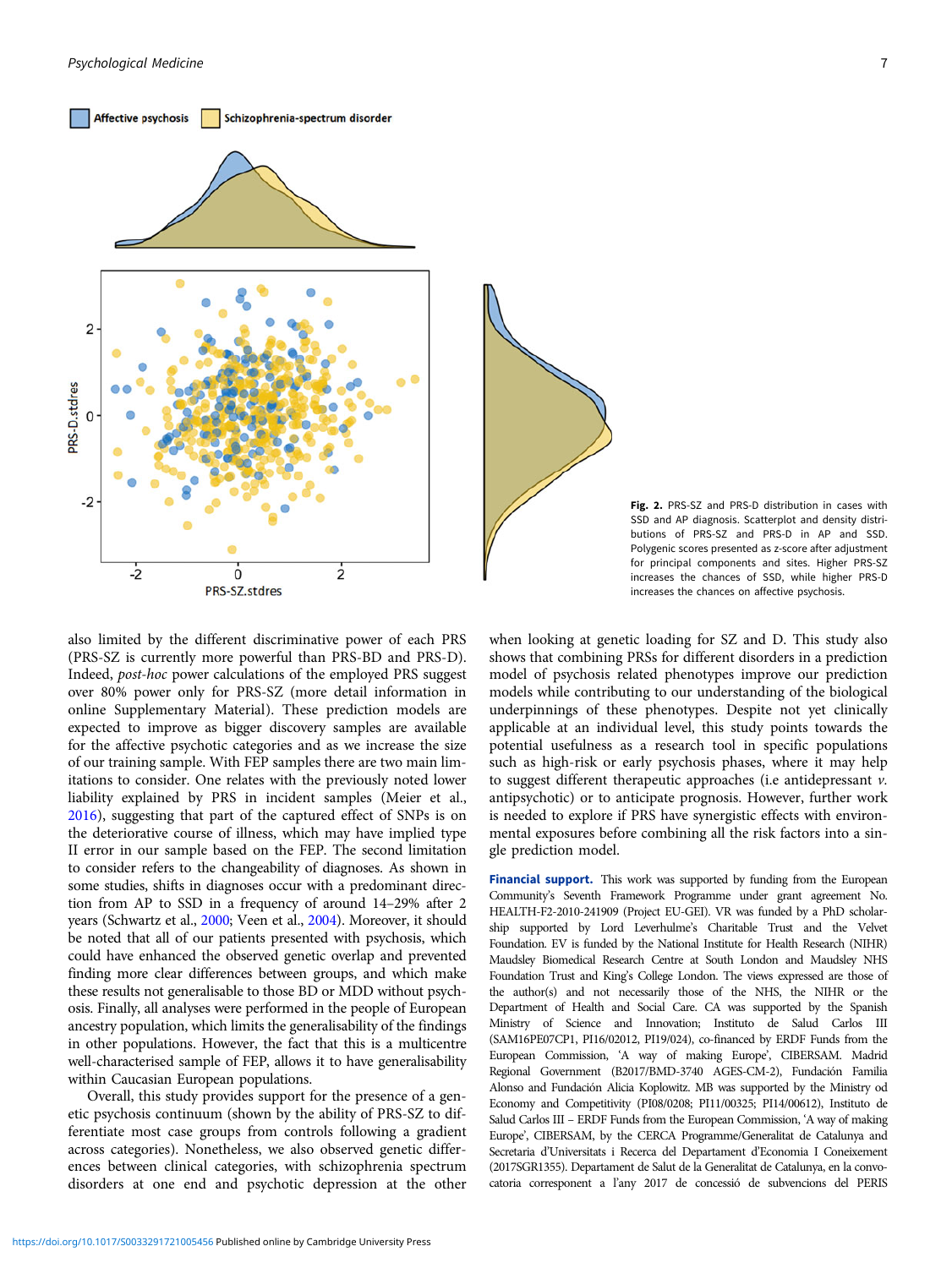<span id="page-7-0"></span>

Fig. 3. Visual representation of PRSs distribution across diagnosis categories. Conceptual multidimensional distribution of SNPs for Schizophrenia, bipolar disorder and depression across clinical groups. Based on mean case–control differences, using control as a reference of Standardised Residuals of PRS for SZ, BD and D adjusted by site and 10 principal components.

2016-2020, modalitat Projectes de recerca orientats a l'atenció primària, amb el codi d'expedient SLT006/17/00345; and grateful for the support of the Institut de Neurociències, Universitat de Barcelona.

Conflicts of interest. Dr Arango. has been a consultant to or has received honoraria or grants from Acadia, Angelini, Gedeon Richter, Janssen Cilag, Lundbeck, Minerva, Otsuka, Roche, Sage, Servier, Shire, Schering Plough, Sumitomo Dainippon Pharma, Sunovion and Takeda. Dr Bernardo has been a consultant for, received grant/research support and honoraria from, and been on the speaker's/advisory board of ABBiotics, Adamed, Angelini, Casen Recordati, Janssen-Cilag, Lundbeck, Otsuka, Menarini and Takeda. Dr Peter B. Jones declare to have consulted for Ricordati and Janssen. The rest of the authors have no conflicts of interest to declare in relation to the work presented in this paper.

Ethical standards. The authors assert that all procedures contributing to this work comply with the ethical standards of the relevant national and institutional committees on human experimentation and with the Helsinki Declaration of 1975, as revised in 2008.

Supplementary material. The supplementary material for this article can be found at <https://doi.org/10.1017/S0033291721005456>

<sup>1</sup>Psychosis Studies, Institute of Psychiatry, Psychology and Neuroscience, King's College of London, London, UK; <sup>2</sup>Instituto de Investigación Sanitaria de Sevilla, IBiS, Hospital Universitario Virgen del Rocío, Department of Psychiatry, Universidad de Sevilla, Sevilla, Spain; <sup>3</sup>Service of General Psychiatry, Treatment and Early Intervention in Psychosis Program, Lausanne University Hospital (CHUV), Lausanne, Switzerland; <sup>4</sup>Social, Genetics and Developmental Psychiatry Centre, Institute of Psychiatry, Psychology and Neuroscience, King's College London, London, UK; <sup>5</sup>Department of Health Service and Population Research, Institute of Psychiatry, Psychology and Neuroscience, King's College London, London, UK; <sup>6</sup>Psychiatry Residency Training Program, Faculty of Medicine and Psychology, Sapienza University of Rome, Rome, Italy; <sup>7</sup>Department of Experimental Biomedicine and Clinical Neuroscience, University of Palermo, Palermo, Italy; <sup>8</sup>Psylife Group, Division of Psychiatry, University College London, London, UK; <sup>9</sup>Department of Mental Health and Addiction Services, ASP Crotone, Crotone, Italy; <sup>10</sup>Section of Psychiatry, Department of Biomedicine, Neuroscience and advanced Diagnostic (BiND), University of Palermo, Palermo, Italy;  $11$ Section of Psychiatry, Department of Neuroscience, Biomedicine and Movement, University of Verona, Verona, Italy; <sup>12</sup>Bologna Transcultural Psychosomatic Team (BoTPT), Department of Medical and Surgical Science, Alma Mater Studiorum Università di Bologna, Bologna, Italy; 13Neuropsychiatrie Translationnelle, INSERM, U955, Faculté de Santé, Université Paris Est, Créteil, France; <sup>14</sup>Rivierduinen Institute for Mental Health Care, Leiden, The Netherlands; <sup>15</sup>Department of Psychiatry and Neuropsychology, School for Mental Health and Neuroscience, South Limburg Mental Health Research and Teaching Network, Maastricht University Medical Centre, Maastricht, The Netherlands; <sup>16</sup>Department of Psychiatry, Early Psychosis Section, Amsterdam UMC, University of Amsterdam, Amsterdam, The Netherlands; <sup>17</sup>Department of Psychiatry, Icahn School of Medicine at Mount Sinai, New York, USA; 18Université Clermont Auvergne, Clermont-Ferrand, France; <sup>19</sup>Department of Psychiatry, Psychiatric Genetic Group, Instituto de Investigación Sanitaria de Santiago de Compostela, Complejo Hospitalario Universitario de Santiago de Compostela, Santiago, Spain; <sup>20</sup>Instituto de Investigación Sanitaria del Principado de Asturias (ISPA), Oviedo, Spain; <sup>21</sup>Department of Medicine, Psychiatry Area, School of Medicine, Universidad de Oviedo, Centro de Investigación Biomédica en Red de Salud Mental (CIBERSAM), Oviedo, Spain; <sup>22</sup>Barcelona Clinic Schizophrenia Unit, Neuroscience Institute, Hospital Clinic of Barcelona, University of Barcelona, Institut d'Investigacions Biomèdiques August Pi I Sunyer, Biomedical Research Networking Centre in Mental Health (CIBERSAM), Barcelona, Spain; <sup>23</sup>Department of Child and Adolescent Psychiatry, Institute of Psychiatry and Mental Health, Hospital General Universitario Gregorio Marañón, School of Medicine, Universidad Complutense, IISGM, CIBERSAM, Madrid, Spain; <sup>24</sup>Department of Psychiatry, University of Cambridge, Cambridge, UK; <sup>25</sup>CAMEO Early Intervention Service, Cambridgeshire & Peterborough NHS Foundation Trust, Cambridge, UK; <sup>26</sup>Division of Psychological Medicine and Clinical Neurosciences, MRC Centre for Neuropsychiatric Genetics and Genomics, Cardiff University, Cardiff, UK; <sup>27</sup>Centre for Genomic Sciences, Li KaShing Faculty of Medicine, The University of Hong Kong, Hong Kong, Hong Kong and <sup>28</sup>Department Psychiatry, Brain Centre Rudolf Magnus, Utrecht University Medical Centre, Utrecht, The Netherlands

## References

Allardyce, J., Leonenko, G., Hamshere, M., Pardiñas, A. F., Forty, L., Knott, S., … Escott-Price, V. (2017). Association between schizophrenia-related polygenic liability and the occurrence and level of mood-incongruent psychotic symptoms in bipolar disorder. JAMA Psychiatry, 75, 28–35.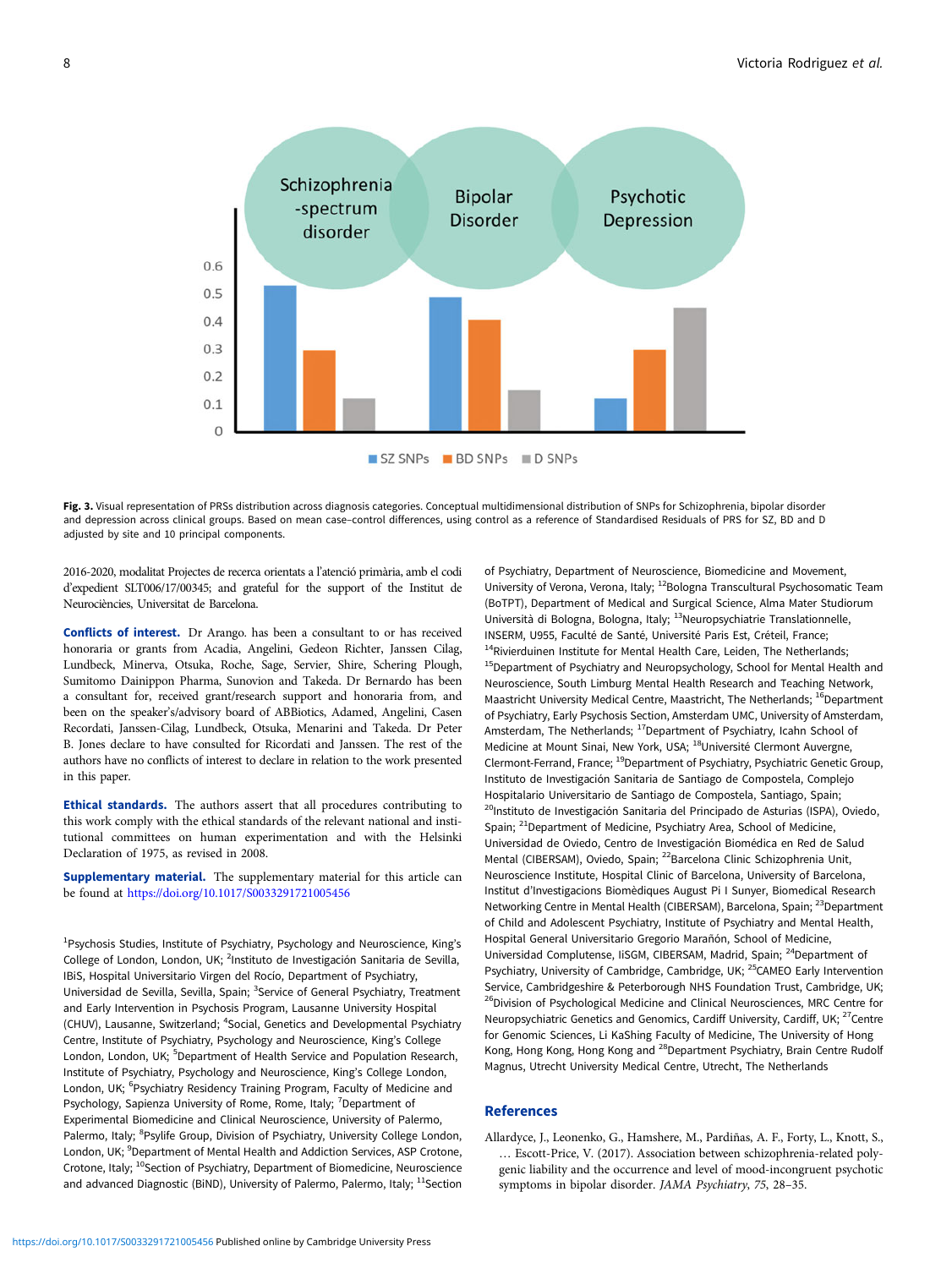- <span id="page-8-0"></span>American Psychiatric Association (1994). Diagnostic and statistical manual of mental disorders: DSM-IV (4th ed.). T Washington, DC: American Psychiatric Association.
- Bland, J. M., & Altman, D. G. (1995). Multiple significance tests: The Bonferroni method. BMJ, 310, 170.
- Cardno, A. G., & Owen, M. J. (2014). Genetic relationships between schizophrenia, bipolar disorder, and schizoaffective disorder. Schizophrenia Bulletin, 40, 504–515.
- Cardno, A. G., Rijsdijk, F. V., Sham, P. C., Murray, R. M., & McGuffin, P. (2002). A twin study of genetic relationships between psychotic symptoms. American Journal of Psychiatry, 159, 539–545.
- Charney, A. W., Ruderfer, D. M., Stahl, E. A., Moran, J. L., Chambert, K., Belliveau, R. A., … Sklar, P. (2017). Evidence for genetic heterogeneity between clinical subtypes of bipolar disorder. Translational Psychiatry, 7(1), e993.
- Choi, S. W., & O'Reilly, P. F. (2019). PRSice-2: Polygenic risk score software for biobank-scale data. GigaScience, 8(7), giz082.
- Craddock, N., & Owen, M. J. (2005). The beginning of the end for the Kraepelinian dichotomy. British Journal of Psychiatry, 186, 364–366.
- Craddock, N., & Owen, M. J. (2010). The Kraepelinian dichotomy going, going … but still not gone. The British Journal of Psychiatry: the Journal of Mental Science, 196, 92–95.
- Cross-Disorder Group of the Psychiatric Genomics Consortium SH, Lee, S. H., Ripke, S., Neale, B. M., Faraone, S. V., Purcell, S. M., … International Inflammatory Bowel Disease Genetics Consortium (IIBDGC) (2013). Genetic relationship between five psychiatric disorders estimated from genome-wide SNPs. Nature Genetics, 45, 984–994.
- Curtis, D. (2018). Polygenic risk score for schizophrenia is more strongly associated with ancestry than with schizophrenia. Psychiatric Genetics, 28, 85–89.
- Demjaha, A., Lappin, J. M., Stahl, D., Patel, M. X., MacCabe, J. H., Howes, O. D., … Murray, R. M. (2017). Antipsychotic treatment resistance in firstepisode psychosis: Prevalence, subtypes and predictors. Psychological Medicine, 47, 1981–1989.
- Demjaha, A., MacCabe, J. H., & Murray, R. M. (2012). How genes and environmental factors determine the different neurodevelopmental trajectories of schizophrenia and bipolar disorder. Schizophrenia Bulletin, 38, 209–214.
- Dennison, C., Legge, S., Hubbard, L., Lynham, A., Holmans, P., Cardno, A., … Walters, J. (2020). S178. Should Schizoaffective disorder depressed-type be distinct from schizophrenia? Analyses of genetic liability and lifetime clinical characteristics. Schizophrenia Bulletin, 46, S105–S106.
- Di Forti, M., Quattrone, D., Freeman, T. P., Tripoli, G., Gayer-Anderson, C., Quigley, H., … van der Ven, E. (2019). The contribution of cannabis use to variation in the incidence of psychotic disorder across Europe (EU-GEI): A multicentre case–control study. The Lancet Psychiatry, 6, 427–436.
- Dudbridge, F. (2013). Power and predictive accuracy of polygenic risk scores. PLOS genetics, 9, e1003348.
- Evans, D. M., Visscher, P. M., & Wray, N. R. (2009). Harnessing the information contained within genome-wide association studies to improve individual prediction of complex disease risk. Human Molecular Genetics, 18, 3525–3531.
- Gayer-Anderson, C., Jongsma, H. E., Di Forti, M., Quattrone, D., Velthorst, E., de Haan, L., … Morgan, C. (2020). The EUropean network of national schizophrenia networks studying gene–environment interactions (EU-GEI): Incidence and first-episode case–control programme. Social Psychiatry and Psychiatric Epidemiology, 55, 645–657.
- Goldberg, T. E. (1999). Some fairly obvious distinctions between schizophrenia and bipolar disorder. Schizophrenia Research, 39, 127–132.
- Green, M. F. (2006). Cognitive impairment and functional outcome in schizophrenia and bipolar disorder. The Journal of Clinical Psychiatry, 67(Suppl. 9), 3–8, discussion 36–42.
- Hill, S. K., Harris, M. S. H., Herbener, E. S., Pavuluri, M., & Sweeney, J. A. (2007). Neurocognitive allied phenotypes for schizophrenia and bipolar disorder. Schizophrenia Bulletin, 34, 743–759.
- Howard, D. M., Adams, M. J., Clarke, T. K., Hafferty, J. D., Gibson, J., Shirali, M., … McIntosh, A. M. (2019). Genome-wide meta-analysis of depression

identifies 102 independent variants and highlights the importance of the prefrontal brain regions. Nature Neuroscience, 22, 343–352.

- Jongsma, H. E., Gayer-Anderson, C., Lasalvia, A, Quattrone, D., Mulè, A., Szöke, A., … European Network of National Schizophrenia Networks Studying Gene-Environment Interactions Work Package 2 (EU-GEI WP2) Group (2018) Treated incidence of psychotic disorders in the multinational EU-GEI study. JAMA Psychiatry 75, 36.
- Kendler, K. S., Ohlsson, H., Sundquist, J., & Sundquist, K. (2021). Family genetic risk scores and the genetic architecture of major affective and psychotic disorders in a Swedish national sample. JAMA Psychiatry, 78, 735–743.
- Krabbendam, L., Arts, B., van Os, J., & Aleman, A. (2005). Cognitive functioning in patients with schizophrenia and bipolar disorder: A quantitative review. Schizophrenia Research, 80, 137–149.
- Kraepelin, E. (1899). Psychiatrie: Ein Lehrbuch für Studirende und Aerzte (Vol. 1). Barth: Americana.
- Lee, P. H., Anttila, V., Won, H., Feng, Y. C. A., Rosenthal, J., Zhu, Z., … Smoller, J. W. (2019). Genomic relationships, novel loci, and pleiotropic mechanisms across eight psychiatric disorders. Cell Press Cell, 179, 1469–1482.e11.
- Lewis, C. M., & Vassos, E. (2017). Prospects for using risk scores in polygenic medicine. Genome Medicine, 9, 96.
- Mallett, R., Leff, J., Bhugra, D., Pang, D., & Zhao, J. H. (2002). Social environment, ethnicity and schizophrenia. Social Psychiatry and Psychiatric Epidemiology, 37, 329–335.
- Markota, M., Coombes, B. J., Larrabee, B. R., McElroy, S. L., Bond, D. J., Veldic, M., … Biernacka, J. M. (2018). Association of schizophrenia polygenic risk score with manic and depressive psychosis in bipolar disorder. Translational Psychiatry, 8, 188.
- McGuffin, P., Farmer, A., & Harvey, I. (1991). A polydiagnostic application of operational criteria in studies of psychotic illness development and reliability of the OPCRIT system. Archives of General Psychiatry, 48, 764–770.
- Meier, S. M., Agerbo, E., Maier, R., Pedersen, C. B., Lang, M., Grove, J., … Mattheisen, M. (2016). High loading of polygenic risk in cases with chronic schizophrenia. Molecular Psychiatry, 21, 969–974.
- Murray, R. M., Sham, P., Van Os, J., Zanelli, J., Cannon, M., & McDonald, C. (2004). A developmental model for similarities and dissimilarities between schizophrenia and bipolar disorder. Schizophrenia Research, 71, 405–416.
- Purcell, S. M., Wray, N. R., Stone, J. L., Visscher, P. M., O'Donovan, M. C., Sullivan, P. F., … Sklar, P. (2009). Common polygenic variation contributes to the risk of schizophrenia and bipolar disorder. Nature, 460, 748–752.
- Quattrone, D., Di Forti, M., Gayer-Anderson, C., Ferraro, L., Jongsma, H. E., Tripoli, G., … Reininghaus, U. (2018). Transdiagnostic dimensions of psychopathology at first-episode psychosis: Findings from the multinational EU-GEI study. Psychological Medicine, 49, 1–14.
- Ripke, S., Neale, B. M., Corvin, A., Walters, J. T., & Schizophrenia Working Group of the Psychiatric Genomics Consortium (2014). Biological insights from 108 schizophrenia-associated genetic loci. Nature, 511, 421–427.
- Ripke, S., Wray, N. R., Lewis, C. M., Hamilton, S. P., Weissman, M. M., Breen, G., … Sullivan, P. F. (2013). A mega-analysis of genome-wide association studies for major depressive disorder. Molecular Psychiatry, 18, 497–511.
- Savage, J. E., Jansen, P. R., Stringer, S., Watanabe, K., Bryois, J., de Leeuw, C. A., … Posthuma, D. (2018). Genome-wide association meta-analysis in 269 867 individuals identifies new genetic and functional links to intelligence. Nature Genetics, 50, 912–919.
- Schwartz, J. E., Fennig, S., Tanenberg-Karant, M., Carlson, G., Craig, T., Galambos, N., & Bromet, E. J. (2000). Congruence of diagnoses 2 years after a first-admission diagnosis of psychosis. Archives of General Psychiatry, 57, 593–600.
- Smoller, J. W., Andreassen, O. A., Edenberg, H. J., Faraone, S. V., Glatt, S. J., & Kendler, K. S. (2019). Psychiatric genetics and the structure of psychopathology. Molecular Psychiatry, 24, 409–420.
- Stahl, E. A., Breen, G., Forstner, A. J., McQuillin, A., Ripke, S., Trubetskoy, V., … Sklar, P. (2019). Genome-wide association study identifies 30 loci associated with bipolar disorder. Nature Genetics, 51, 793–803.
- Tesli, M., Espeseth, T., Bettella, F., Mattingsdal, M., Aas, M., Melle, I., … Andreassen, O. A. (2014). Polygenic risk score and the psychosis continuum model. Acta Psychiatrica Scandinavica, 130, 311–317.